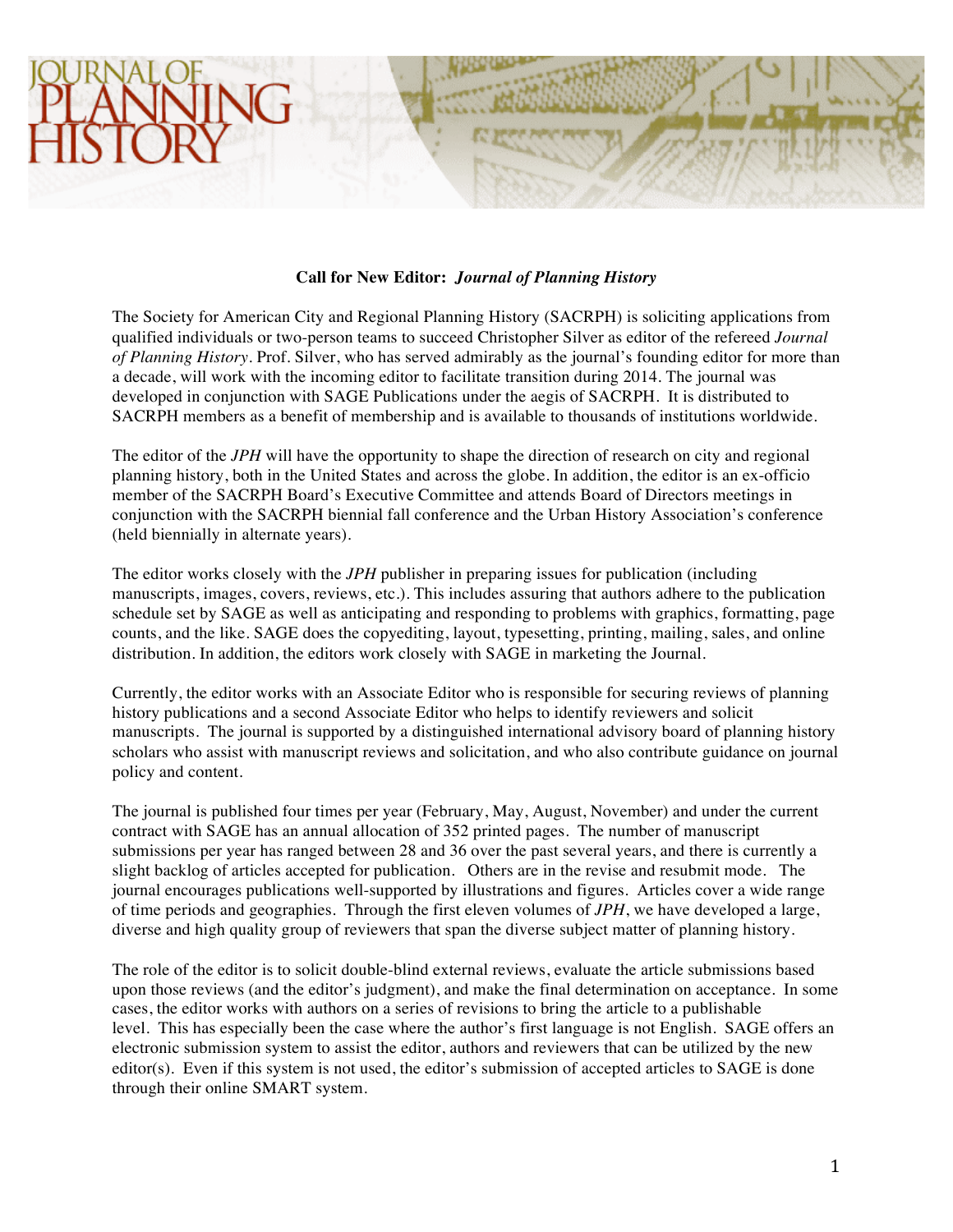Through the SAGE agreement, the editor receives a \$4000 stipend annually. Moreover, SACRPH provides an additional \$4000 stipend annually. These funds are available for the editor to secure local assistance with editorial duties, to cover travel to appropriate conferences to solicit manuscripts, to market the journal and to hold editorial advisory meetings, and to cover mailing, phone and other expenses associated with the editorial duties. Typically, these funds have been supplemented by local contributions from the editor's institution to carry out the editorial responsibilities.

# **Qualifications**

We expect that the next editor of the *Journal of Planning History* will have the following profile:

- 1. Be affiliated with an academic department (history, planning, urban studies, geography, architecture, American studies, etc.) that addresses the history of planning;
- 2. Be established in the academic planning history community by virtue of contributions in teaching, research and publication;
- 3. Exhibit a broad understanding of planning history reflected through education, interests and publications;
- 4. Have sufficient and sustained institutional support to provide some assistance over the full term of the editorship.

# **How to Apply**

To apply for this position, please mail or email a letter to the co-chairs of the search committee by January 15, 2013. The co-chairs, together with two members of the SACRPH Board, will oversee the selection process, in consultation with the staff at SAGE. We will keep the names of applicants confidential. The letter of application should briefly address the following:

- Reasons for seeking the position, and overall objectives as Journal editor.
- A current C.V.
- Names and complete contact information of at least two references (if there are two or more proposed co-editors, then there should be separate reference contacts for each individual).
- Evidence of institutional support, ideally in the form of a letter from the appropriate university or college administrative officer outlining whatever the institution may be willing to provide to support the editor, such as general office staffing sufficient for fiscal and administrative record keeping, allocation of student support, or possible course release.

The Search Committee hopes to recommend the next Editor to the SACRPH Board by March 15, 2014 for a term to begin on or before July 1, 2014.

Interested applicants are encouraged to contact the current Editor of the Journal, the publisher, and the Search Committee Co-Chairs for any additional information and details.